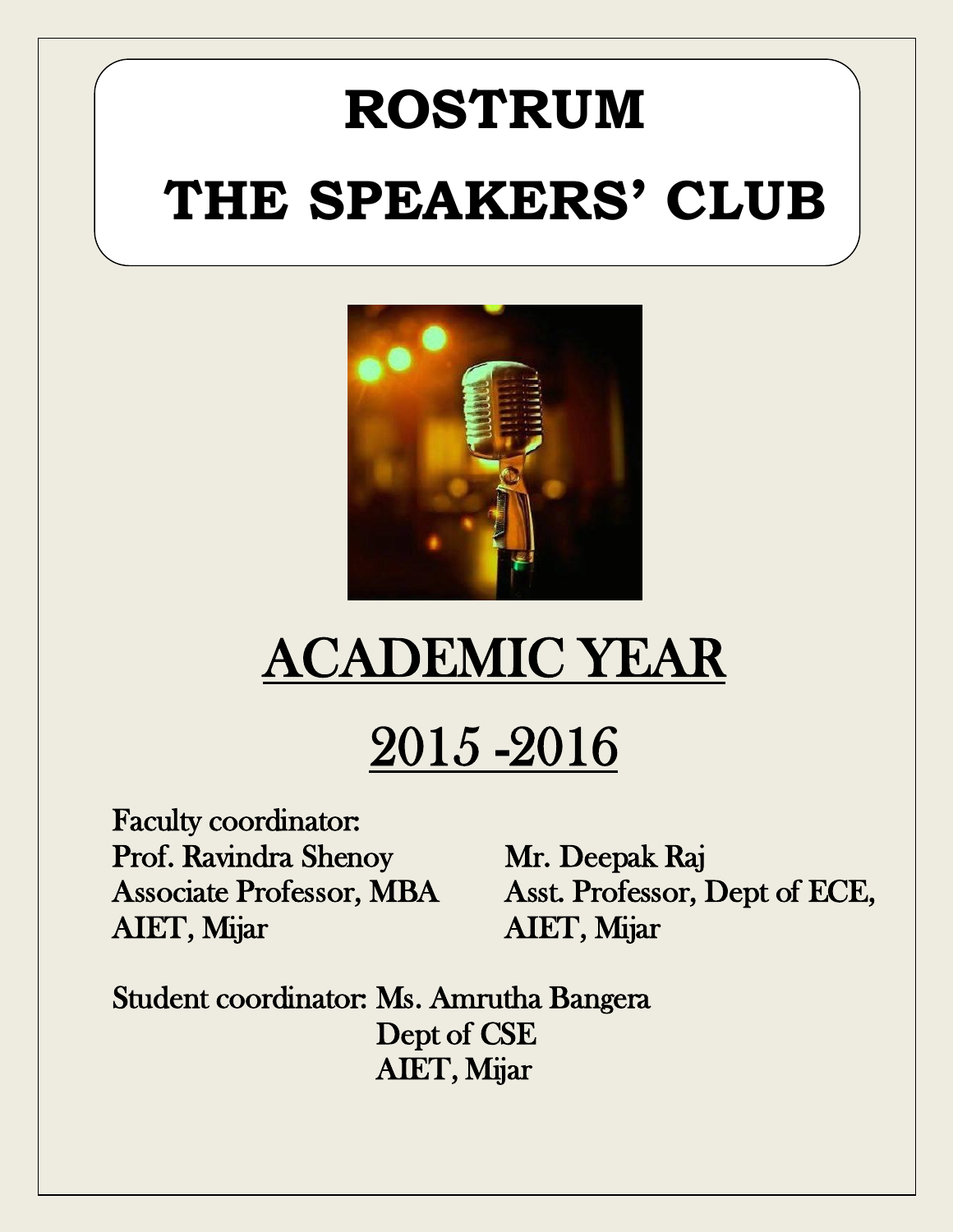## **Prof M K Sridhar**,

## **Former Director, Karnataka Knowledge Commission**

### TOPIC: "Youth and Young"

DATE:  $5^{\circ}$  September, 2015

VENUE: AIET Auditorium

#### REPORT:

The Inaugural guest talk by Rostrum-the speaker's club by Prof M K Sridhar, was hosted on  $5^{\text{\tiny th}}$ September, 2015. The presence of Mr. Vivek Alva, Managing Trustee, Alva's Education Foundation, and club in charges was at the function.

Introduction of the guest: Mr. M. K. Sridhar is a Post Graduate in Commerce and has obtained Doctor of Philosophy from the University of Mysore. He worked as a senior lecturer in Commerce at Vijaya College, Bengaluru for two decades. Subsequently, he joined Bangalore University as Reader at Canara Bank School of Management Studies, where he became Professor, Director and Dean subsequently. He has successfully guided four M. Phil and eight Ph. D scholars. He has published thirty papers and completed eleven research projects funded by Government and Professional bodies.

He served as Member Secretary of Karnataka Jnana Aayoja (Karnataka Knowledge Commission) and Karnataka State Innovation Council of Government of Karnataka. He is a trainer for various organizations. He is also a Social Activist for Social and National causes. His life sketch was published as a book entitled 'Sahasra Padhi' as well as in Usha Kirana and Karmaveera. Udaya TV and Information and Publicity Department of Government of Karnataka have profiled him as an achiever. He was conferred with Karnataka Rajyothsava Award by Government of Karnataka, Kempegowda Award by Bruhat Bangalore Mahanagar Palika(BBMP), and General President Gold Medal by Indian Science Congress Association.

Presently, he is retired and settled in Bengaluru. Recognizing his vast experience, he is nominated as a member of Central Advisory Board of Education (CABE), MHRD; All India Board of Management Studies, AICTE; Executive Council of Central University of Gujarat, as well as a member of Project Approval Board of Pandit Madanmohan Malaviya National Mission on Teachers and Teaching, MHRD. He is also the Honorary President of Centre for Educational and Social Studies (CESS), an initiative of Vidyarthi Shikshana Seva Trust.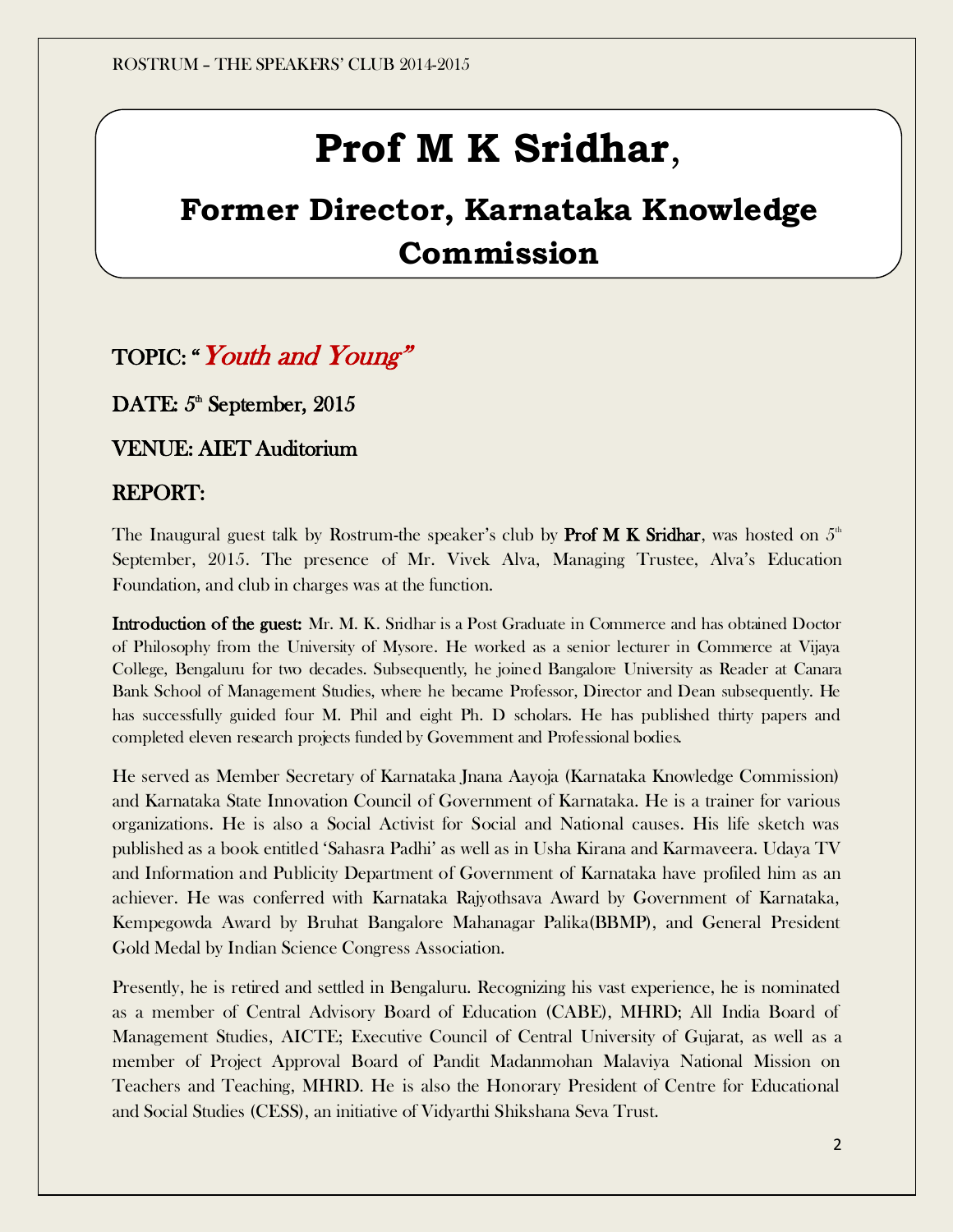EVENT: He spoke on the necessity to be young and not youthful. The mental age supersedes the physical or biological age. The benefits of being young shared and his own success story was shared, though he was differently abled. He spoke to the student members of AIET across all streams. The Q/A session had students trying to know how and why the syllabus format are still logged to traditional mark based written exams and outdated technology.

### **PHOTO**

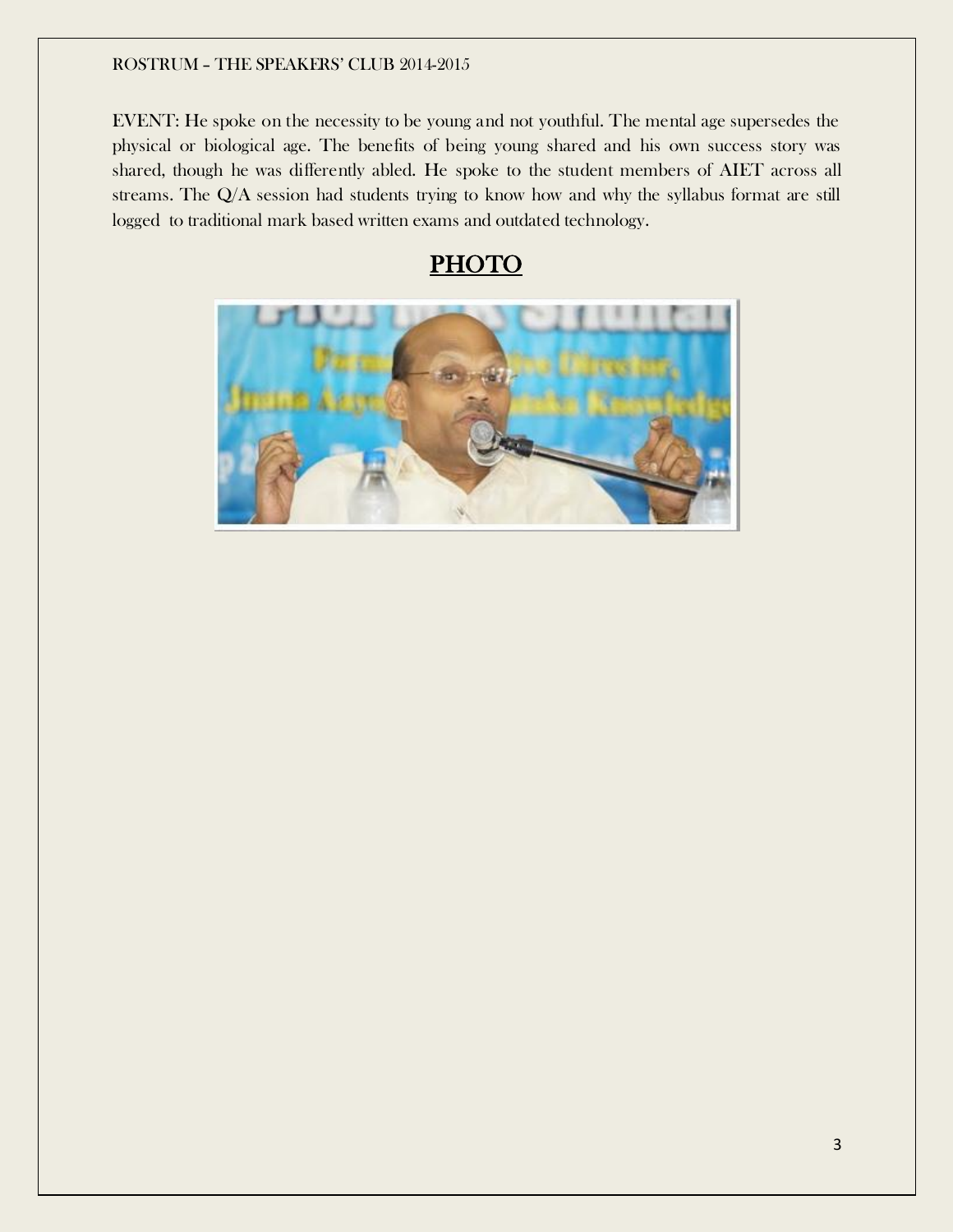# **Prof.R. Vaidyanathan**

## **Professor of Finance, Indian Institute of Management**

### TOPIC: "Global Indian Crisis-Indian Response"

DATE: 12<sup>th</sup> September, 2015

VENUE: AIET Auditorium

### REPORT:

The guest talk by Rostrum-the speaker's club by **Prof.R. Vaidyanathan was** hosted on  $12<sup>th</sup>$ September, 2015. The presence of Mr. Vivek Alva, Managing Trustee, Alva's Education Foundation, Dr. Peter Fernandes, Principal, AIET, Dr. Kurian, Alva's Degree College and club in charges was at the function.

Introduction of the guest: Dr R Vaidyanathan, Professor in the Finance & Control area at IIM Bangalore, has been named in the recently released definitive list of 50 of the most influential management thinkers from India for 2015, as per the Thinkers50 India list. The list described these individuals as "people who generated, built upon and enriched thought leadership in the country". Some of the other names featuring in the list include Ravi Venkatesan (Social Venture Partners), Nirmalya Kumar (Tata Sons), Tarun Khanna (Harvard University), etc.

Prof. Vaidyanathan is known for his work in finance, especially in banking, insurance and capital markets. He was named one of the 10 best professors at all IIMs by Business Today magazine in 2006-2007. He is also a National Fellow of ICSSR – in recognition of his contribution to Social Management, Insurance/Pensions, Security Analysis and Portfolio Management, and Financial Markets. He is on the editorial board of many reputed academic journals.

His research work covers Corporate Finance, Investments, Portfolio Management, Risk Management and Pensions. He has published a number of articles in India and abroad on Corporate Finance and Capital Markets. His recent book, titled 'India Uninc', about the unincorporated sector in the Indian Economy, and published by Tata Westland in 2014, was well received by policy planners and the market.

 Event: Speaking on Global Indian Crisis, Prof. Vaidyanathan said that the western world view has dominated for the last 200 or so years and hence their idea of "modern man' is ac cepted as the "idea". It is supposed to transcend territories and cultures. It assumes that "one size" fits all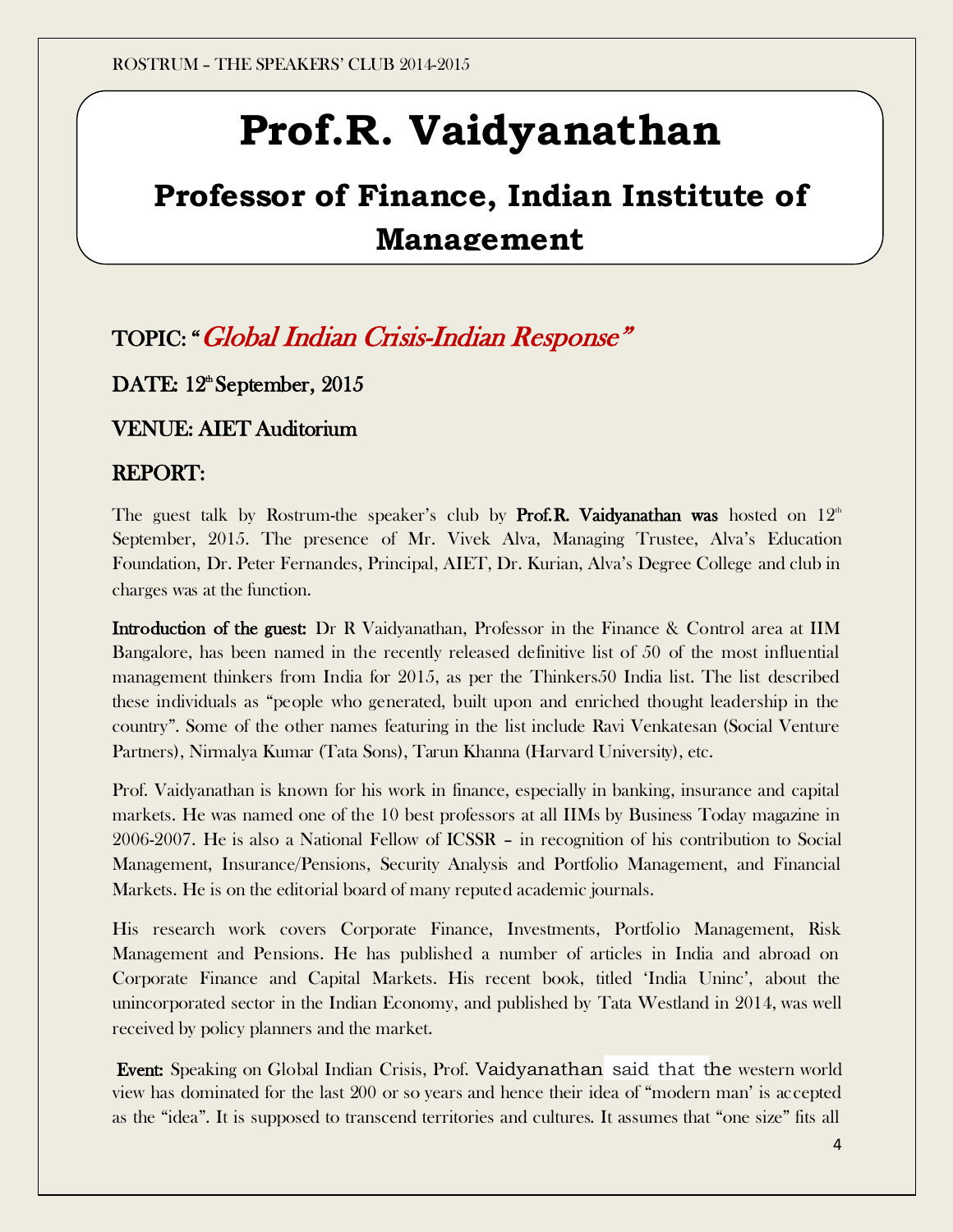and enunciates "one model" works for all. In many seminars I am asked by foreigners about India becoming "Europe" or USA after a few decades and how it will impact Indian "values".

In these days of political correctness, perhaps the so-called unorganized sector can be termed "corporate challenged", while corporates themselves are "disclosure - and transparency – challenged". They even propounded an idea of "glocal". This is mainly global models but will try to take into account local sensibilities. Whether it is market efficiency or asset valuation every human being in the world should behave as per western models. If not there is a problem with that person or group. They were to be identified as "deviation" from norm. The entire edifice of modern economics/finance assumes market to solve all problems since all men are "rational" — in the western sense - and profit maximisers. They have homogenous expectations etc. The poor segments when they become rich behave exactly similar to the current rich people. That assumption helps in "forecasting" income and consumption growth. Societies were expected to behave as per model rather than modeling societal behavior.

### **PHOTOS**

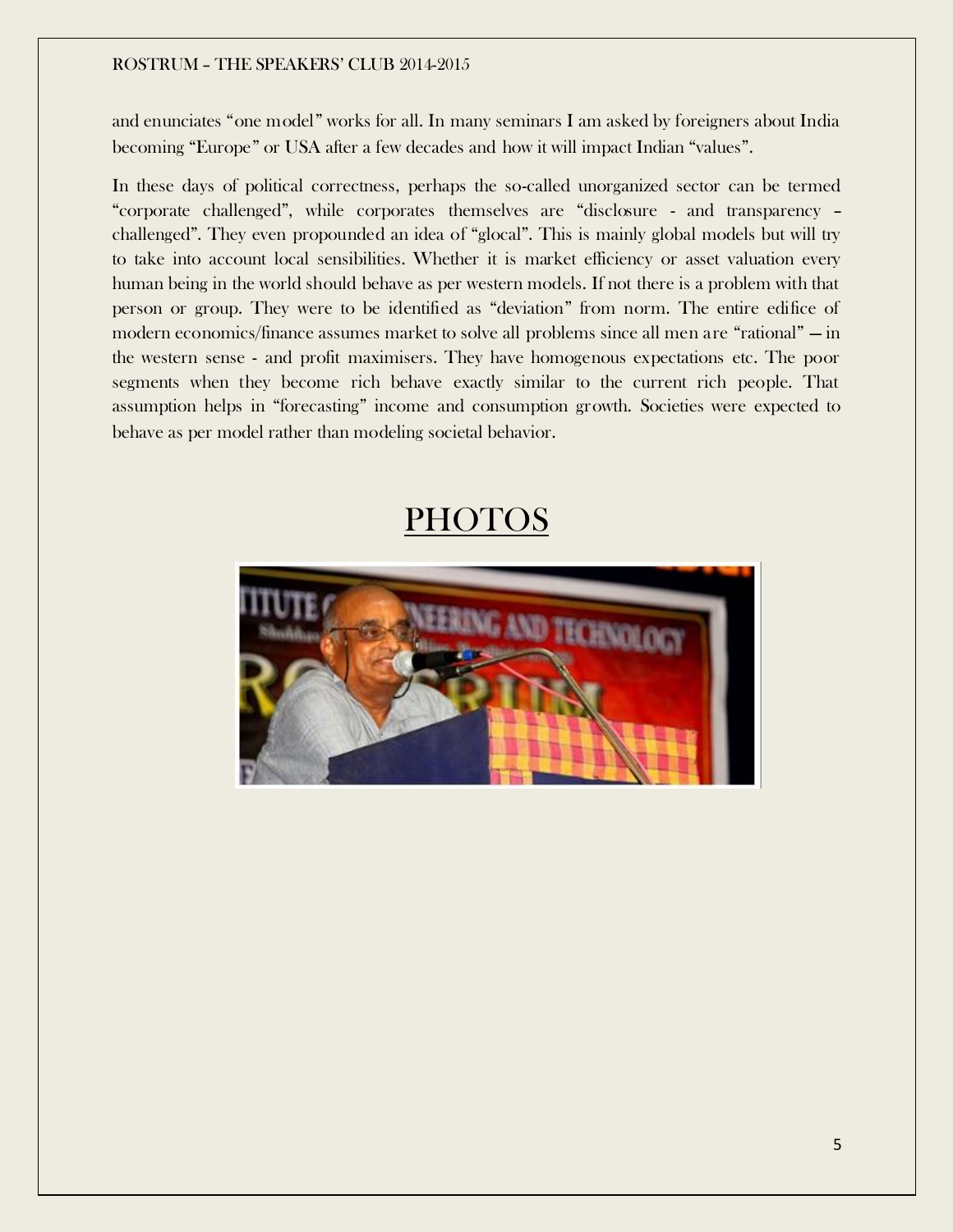# **Prof. David O Wiebers**

## **Emeritus Professor of Neurology, MAYO Clinic in Rochester, Minnesota, USA**

TOPIC: "Theory of Relativity"

DATE: 6<sup>th</sup> November, 2015

VENUE: AIET Auditorium

### REPORT:

The guest talk by Rostrum-the speaker's club by **Prof. David O Wiebers** was hosted on  $7<sup>th</sup>$ November, 2015. The presence of Mr. Vivek Alva, Managing Trustee, Alva's Education Foundation, and club in charges was at the function.

Introduction of the guest: Dr. Wiebers, MD is a practicing Neurologist in Rochester, MN. Dr. Wiebers graduated from University of Nebraska College of Medicine in 1975 and has been in practice for 40 years. He completed a residency at Mayo Clinic and Medical School. Dr. Wiebers also specializes in Psychiatry. Dr. Wiebers accepts multiple insurance plans including Medicare, Great West, and Multiplan. Dr. Wiebers is board certified in Neurology.

EVENT: David O Wiebers, Emeritus Professor of Neurology, MAYO Clinic in Rochester, Minnesota, USA said theory of reality is comprehensive new theory regarding nature of consciousness and nature of universe. David also explained the state of consciousness through working of brain. Enlightenment of individual and society is based on scientific thinking and spirituality. Theory of reality envisages that brain activity and consciousness are independent and provides core basis of evidence establishing ability to exist and functions separately without the brain. Brain functions correlates with states of consciousness which in turn are correlated with various brain structures. There is no evidence to prove that physical brain is source of consciousness.

There is no identified feature or structures of the brain that are capable of producing consciousness. He explained these with the help of quotes from various scholars such as Wilder Penfield, Noble Prize winning neuroscientist Bouwmeester, Gisin and others. Approximately 100 trillion cells in the human body exchange signals constantly and interact in a single system which is beyond the capability of human brain to fully comprehend.

The coherence of living organisms including monitoring his or her environmental sights, sounds, smells, taste and other sensations while walking on a crowded street, healing process in the human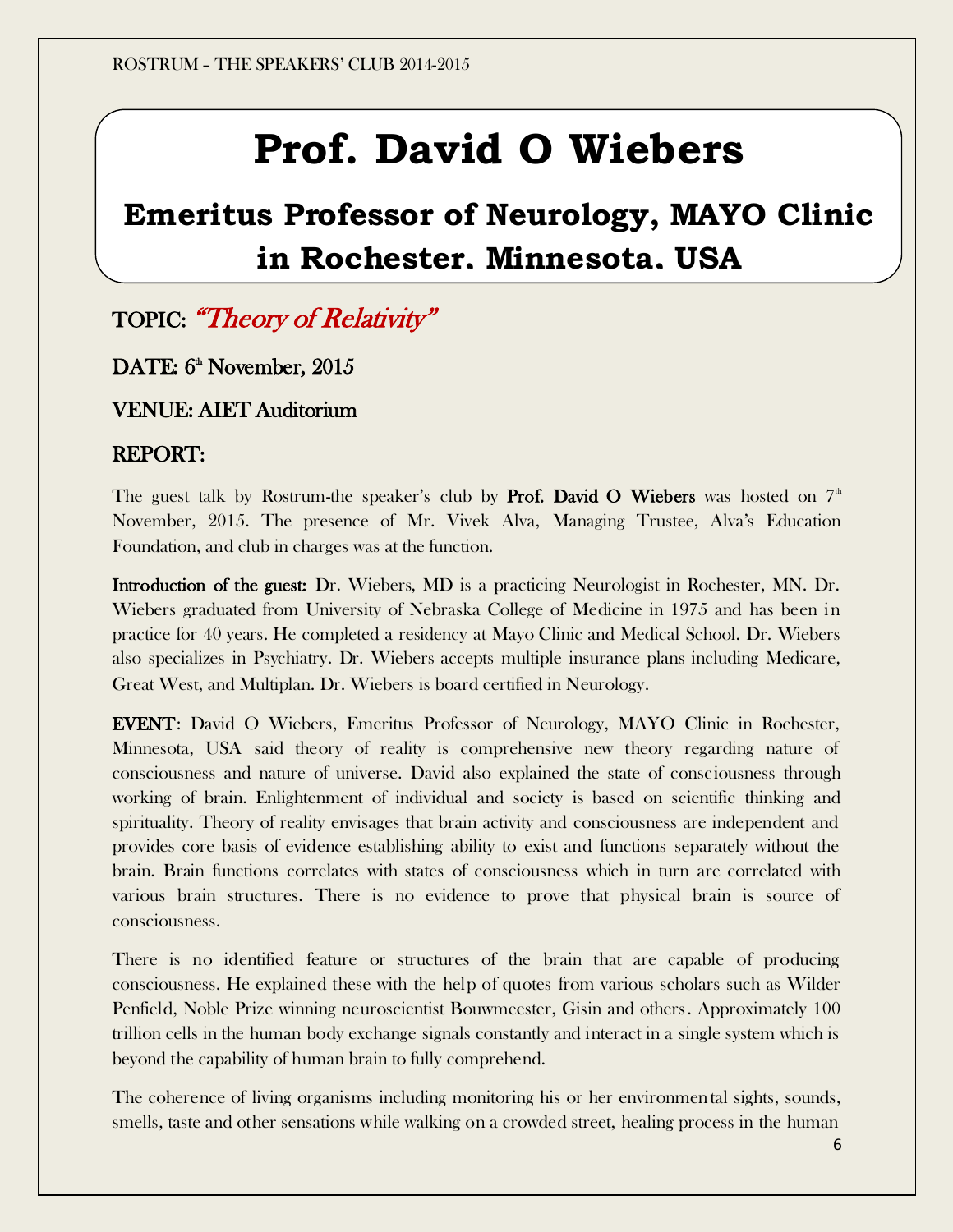body, food digestion, pumping blood through heart and circulate to the organs are best examples of these.

Instantaneous coherent signaling which is calculated to be approximately 20,000 times the speed of light is beyond the imagination of brain capacity. According to him, information exchange in human beings cannot be explained by classical materialistic scientific means.

Outstanding contributions of great scientists and scholars are nothing but the peak experiences, which generally have profound and lasting beneficial effects upon people. He explained Theory of Reality through the near death, out of body, past life recall and after death contact experiences which probably is there in all religions.



### **PHOTOS**

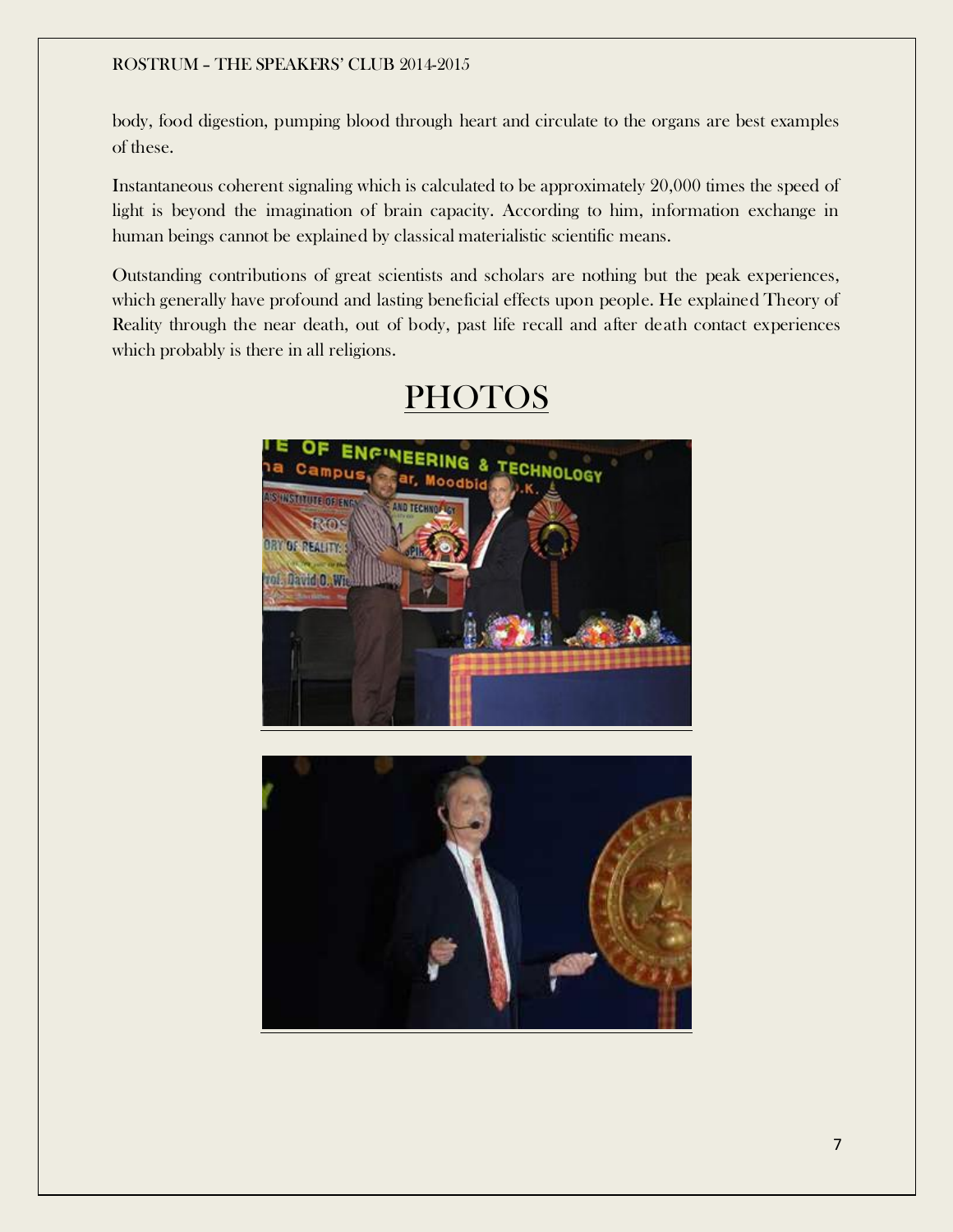# **Brigadier. I N RAI**

# **Indian Army**

### TOPIC: "Life at Siachen"

### DATE: 12<sup>th</sup> April, 2016

### VENUE: AIET Classroom

### REPORT:

A interactive session hosted by Rostrum-the speaker's club by Brigadier. I N RAI was hosted on  $12<sup>th</sup>$  April, 2016. The presence of Mr. Vivek Alva, Managing Trustee, Alva's Education Foundation, and club in charges was at the function.

Introduction of the guest: An outstanding NCC cadet and a keen athlete during his student days at St. Aloysius College, Mangalore, Brigadier I. N. Rai, Veteran, is a born soldier, having showed a strong inclination for the armed services at a very young age and he was twice recognized as the best NCC cadet.

After training at the Indian Military Academy, Dehra Dun, he joined the Sikh Light Infantry as 2nd Lieutenant in the year 1970, at the tender age just 21 years. During the 1971 War, Brigadier Rai was posted in the Lahore Amritsar sector, where his regiment was successful in heroically recapturing both Indian posts and Pakistani posts, thereby throwing the enemy off balance across the 'Ravi River' in the Lahore Sector. However this success was tempered by the painful experience of losing 53 men of his regiment, two of whom were his best friends.

Following this, he was posted as Captain in Nagaland to handle the insurgency situation. After serving there in extreme conditions for three years, he was promoted as a major and sent to command a rifle company. He had to thus face the Chinese in Chusul, Ladakh at an altitude of 16,000 feet and -38O C for two years.

From 1986 to 1988, he was selected as an instructor at the Officers Training Academy to impart training to officer cadets.

The toughest phase in his life came when his regiment was deployed to Sri Lanka as a part of the Indian Peace Keeping Force. He led his company in many encounters against the LTTE and in one such encounter he was seriously wounded. He was airlifted to the Air Force Hospital, Bangalore and spent three months in the ICU. After being discharged 6 months later - against medical advice - his burning zeal made him rejoin the regiment in Sri Lanka.